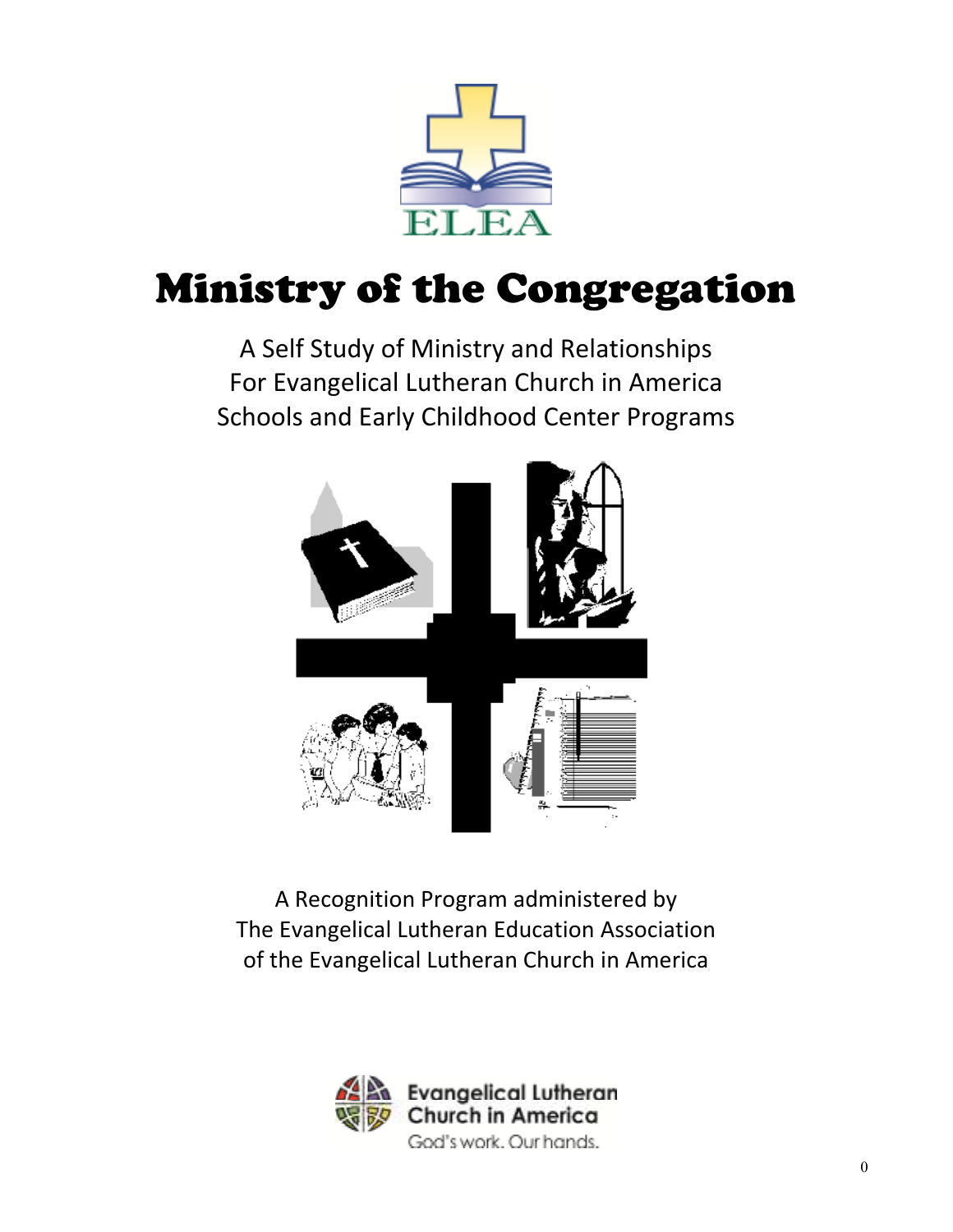# Ministry of the Congregation

A Self-Study of Ministry and Relationships For Evangelical Lutheran Church in America School Ministry Programs

### **Table of Contents**

| <b>Self Study</b>  |  |
|--------------------|--|
|                    |  |
|                    |  |
|                    |  |
|                    |  |
|                    |  |
|                    |  |
| <b>Devotions</b>   |  |
|                    |  |
|                    |  |
| <b>Worksheets</b>  |  |
|                    |  |
|                    |  |
|                    |  |
| <b>Celebration</b> |  |
|                    |  |
|                    |  |

Project, Content and Editorial Team

Mary Fetter, John J. Scibilia, Julia Sieger, Marilyn Stalheim, Gayle Denny, Donna Braband

Self Study Originally Written by John J. Scibilia

First Edition 1997; Revised 2001; 2002; 2007; 2011

Permission is granted to reproduce this resource for use within the congregation and school ministry program.

> *Program administered by: Evangelical Lutheran Education Association, in partnership with the Congregational & Synodical Mission unit of the Evangelical Lutheran Church in America*

> > *500 North Estrella Parkway, Suite B2, Box 601 Goodyear, AZ 85338*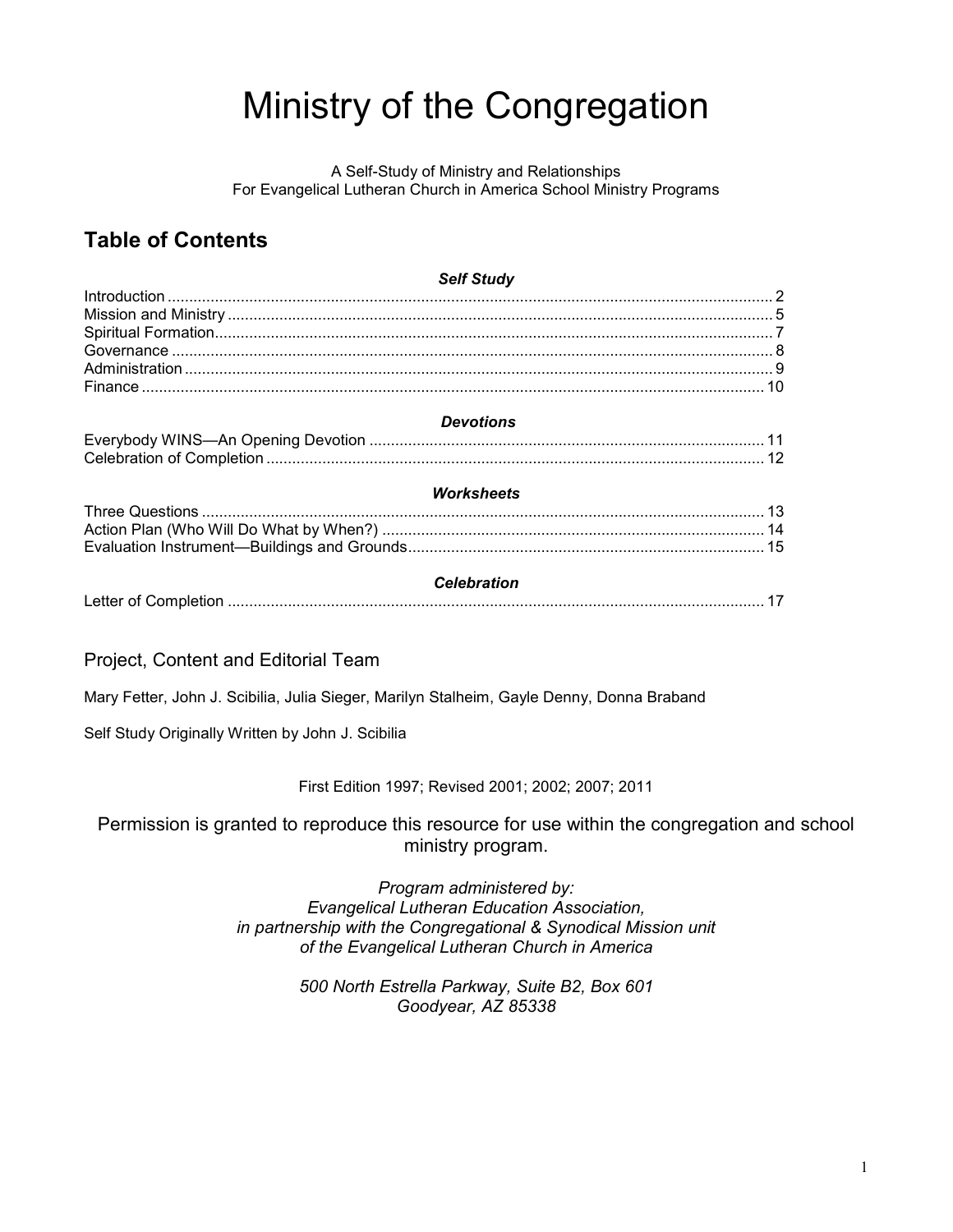# **Ministry of the Congregation**

#### **A Self-Study of Elementary School and Early Childhood Education Center Ministry Programs and Congregation Relationships**

*Go ye therefore and teach all nations, baptizing them in the name of the Father and of the Son and of the Holy Spirit.* Matthew 28: 19

As a congregation you operate or support many unique ministries, which reflect this central mission of the church. The elementary school or early childhood education center in your congregation provides a tremendous opportunity to reach out to families in the community as well as in the congregation. The children enrolled in your program are a precious gift from God.

This resource is designed to assist congregations in appreciating the opportunities and gifts present in their school ministry program. Through this process the congregation and school ministry will work to review and evaluate their current relationship as well as establishing a future relationship to work towards together.

School ministry programs evolve over years of dedicated service by school and congregational leaders. To begin the process of self-study ask yourself the question of why did your program begin?

- A few parents in the church wanted to start it.
- A couple of folks in the church wanted something to do during the week.
- Elementary school teachers with families were looking for a part time job.
- Parents in the congregation or neighborhood asked for an ECE program.
- The congregation saw this as an attempt to reach out to the community.
- The congregation saw this as a way of generating some additional income.
- The congregation had an understanding of the development of children.
- The congregation opened it as a vital arm of ministry and evangelism.

Whatever the reason the congregation's school ministry program started, it is now important to discover why the congregation continues to operate the program today. Together the congregation and school ministry need to look at how the program relates to the mission and operation of the congregation and its current purpose for outreach ministry. This resource helps everyone involved to take a fresh look at how the program operates within the context of the congregation.

#### **Who Uses this Resource?**

Initially the school ministry administrator and Pastor should review and discuss the material presented in this document. A study team then needs to be identified to lead the process. In addition to the administrator and Pastor, the team might include but not be limited to the school board or advisory committee and the congregation council. Once the study team is identified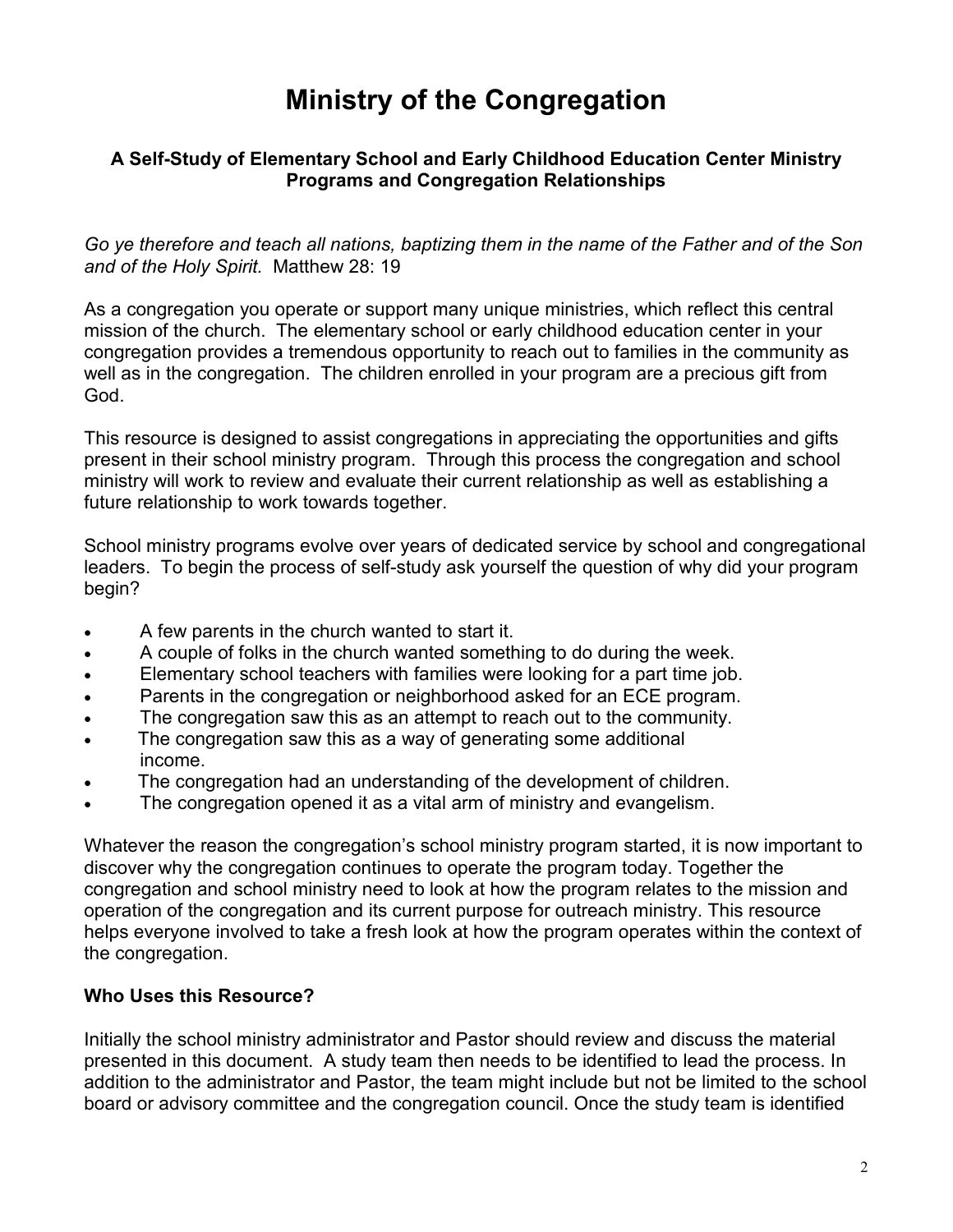the administrator and Pastor will present the document to the team to review the five topics for consideration.

Included is an opening devotion, which can be used at the meeting when this process is presented (page 11).

### **How Much Time Will This Take?**

The study team will determine the length of time needed to accomplish the necessary work in the five different areas. Since the five areas have an inter-related nature the recommended approach would be to take a more global approach to this assessment of your ministry. You can however design a program of self-study that is best for your congregation, school and situation.

- Ministry and Mission
- Spiritual Formation
- Governance
- Administration
- Finance

Answering the questions of "why did we begin this ministry and where are we now" should not take long. However, designing options for "where you want to go from here and how you will get there" will most likely take more than a meeting or two. When you have identified your plan for improvement of your relationships and program, you will need to set a timeline and budget to implement the necessary changes. The amount of time needed to effect those changes you would like to see will be made based on the current situation of the congregation and schools ministry program.

### **Does This Resource Have All The Answers?**

There may be more questions raised initially when going through this process than answers. The answers of what is best for your congregation and school ministry program lie within your congregation. There are included, however, suggestions, which illustrate what some of your answers for the future, might look like. The question that remains constant in our work is "What is God calling us to be in this place now and in the future?" Three key questions accompany each section:

- Where are we now?
- Where do we want to be?
- What do we need to do to get there?

Worksheets on pages 13 & 14 assist the group in addressing these questions and making plans.

### **What Do We Do With Our Results?**

Celebrate! Celebrate your special ministry to children and their families through your school ministry program (page 12). Send your Letter of Completion (page 17) to ELEA to receive a "Certificate of Completion." Share with the congregation how you are affirming your program,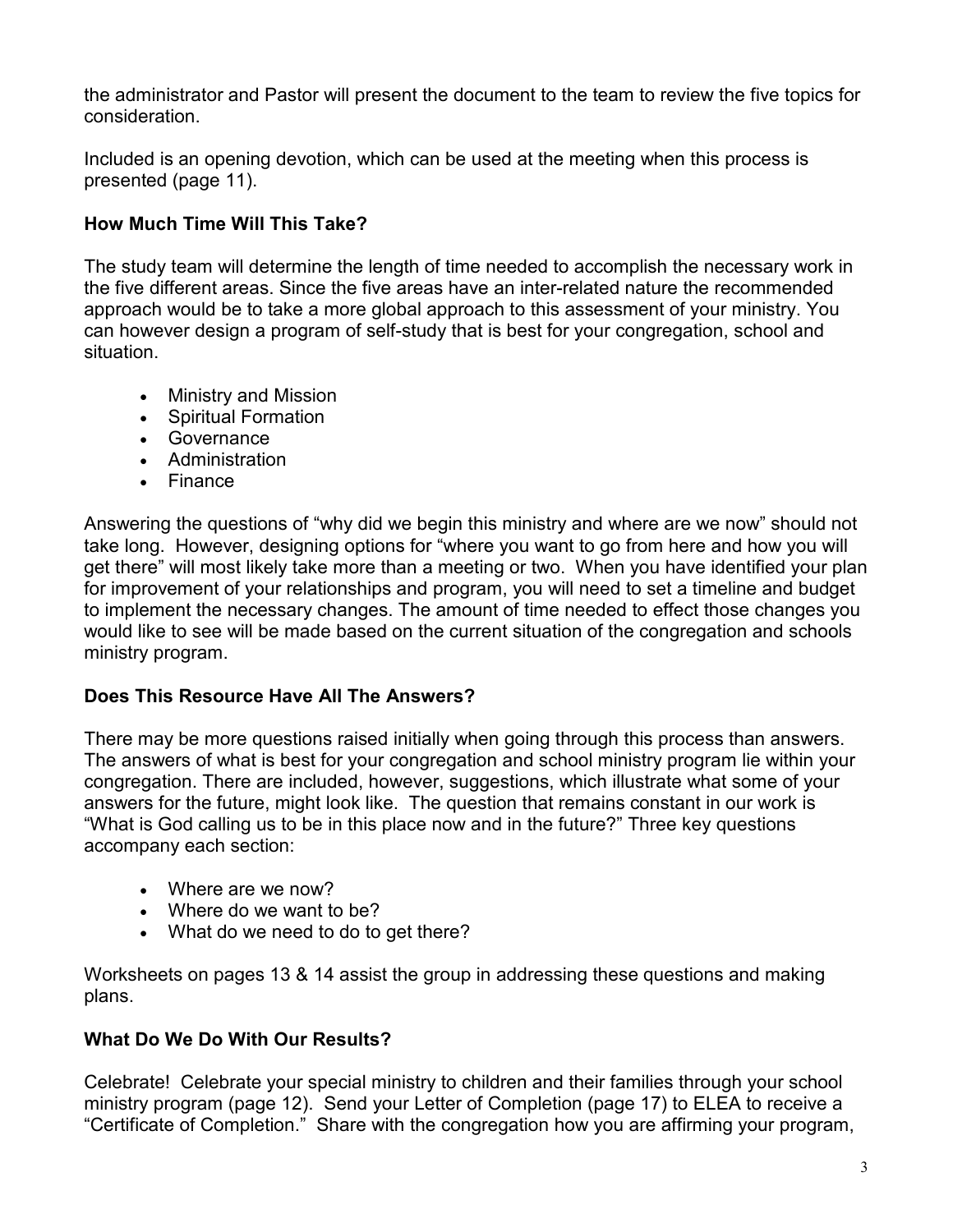grasping the opportunities and cherishing the gift of children by enriching the relationship of the school ministry program and its congregational partner.

We encourage congregations to move from this self-study to Early Childhood Accreditation or the Elementary School Accreditation upon completion. Although it is not required, Accreditation will lead you to a standards-based self-evaluation of your program which looks at a vast array of staff, curriculum, and governance standards.

Ministry of the Congregation is a wonderful beginning point for allowing the congregation and its school ministry program to evaluate and strengthen their relationship, and is also a prerequisite for ELEA accreditation.

Please complete and return the Letter of Completion on Page 17 of this document to Evangelical Lutheran Education Association. If you would like to proceed to the Accreditation process, please contact us at 1-800-500-7644 or visit our web site at www.eleanational.org.

Put into place a regular process for self-review and evaluation. Use this program of self-study to reevaluate the relationship of the school ministry and congregation every few years or when major changes happen in either the congregation or school. Change often puts stress on relationships even within a congregation's ministries. Continued review of that relationship will keep it healthy and strong for the children and families that are involved in the program. Our efforts for excellence have rewards—but also are unceasing. The opportunities your congregation has through the school ministry program and the blessings of the children in your care are also unceasing.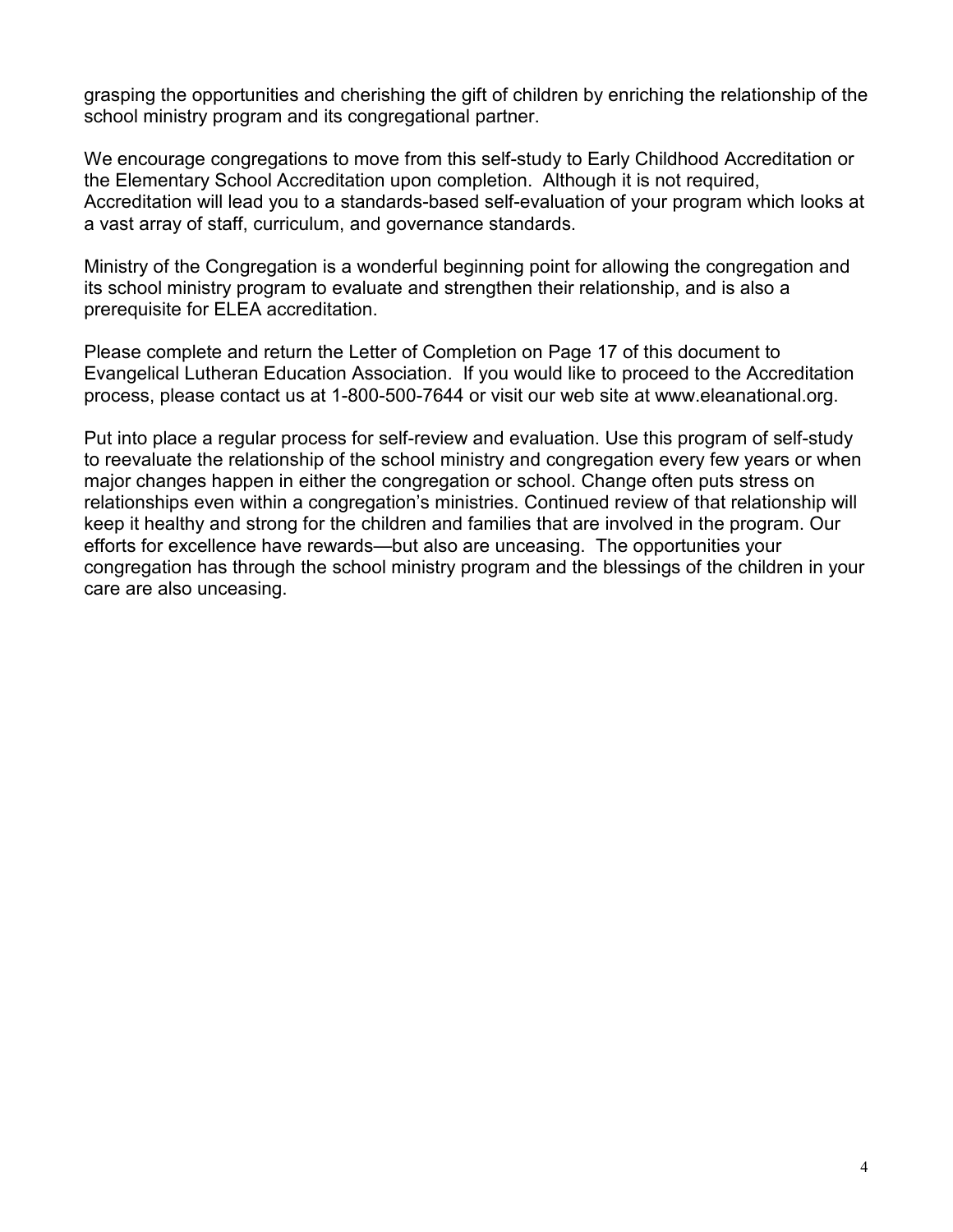# **Mission and Ministry**

Lutherans believe educating and nurturing young children are ways of fulfilling our baptismal promise and our great commission to teach. By building Christ-centered, positive, trusting relationships, we nurture the spiritual growth of children and strengthen families.

A schools ministry program brings the congregation into the lives of people in the community. But beyond social outreach these programs help us bring the Word to life. They help build a spiritual and devotional center for the un-churched, offering baptism and a church home to those seeking renewal.

It is important for the Congregation and the schools ministry program to share a common understanding of ministry. The congregation should have a seamless relationship with the school ministry program recognizing that the ministry is being carried out in the name of the congregation.

The Congregation and school ministry program can tangibly show and live out their unity of mission and ministry in a variety of ways.

- *1. The Congregation Mission Statement includes the school ministry program.* The congregation develops programs and organizations to carry out its mission. The congregation should look to its school ministry program as an important and integral ministry in helping the congregation accomplish its mission. The mission of the congregation determines the school ministry program's purpose and its Christian distinctiveness.
- **2.** *The school ministry program has a Mission Statement, which reflects the congregation's concept of ministry.*
- **3.** *Letters of welcome are sent from the pastor(s) to all school ministry households.* These may be sent directly from the congregation office or as part of a welcome packet which may be sent by the school ministry program.
- *4. Intentional invitations to congregational life events/worship are made to all families involved in the congregation's school ministry.*

Include school ministry families as part of the family of the congregation. Invite school families to participate in Sunday school, regular worship, special seasonal worship opportunities (i.e. Christmas, Holy Week) church picnics and other fellowship activities initiated by the congregation. Invitation may be made through flyers, newsletters, phone calls, personal contact or other methods used by the congregation to promote church activities.

#### **5.** *Congregation Annual Report*

Include a written report from the school ministry administrator reviewing the activities of the year and affirmation of the congregation's involvement.

**6.** *Articles about the school ministry program* regularly are included in the Congregation's publications (eg. Newsletters, Sunday service folders). These publications should also be made available or sent to school ministry families. List the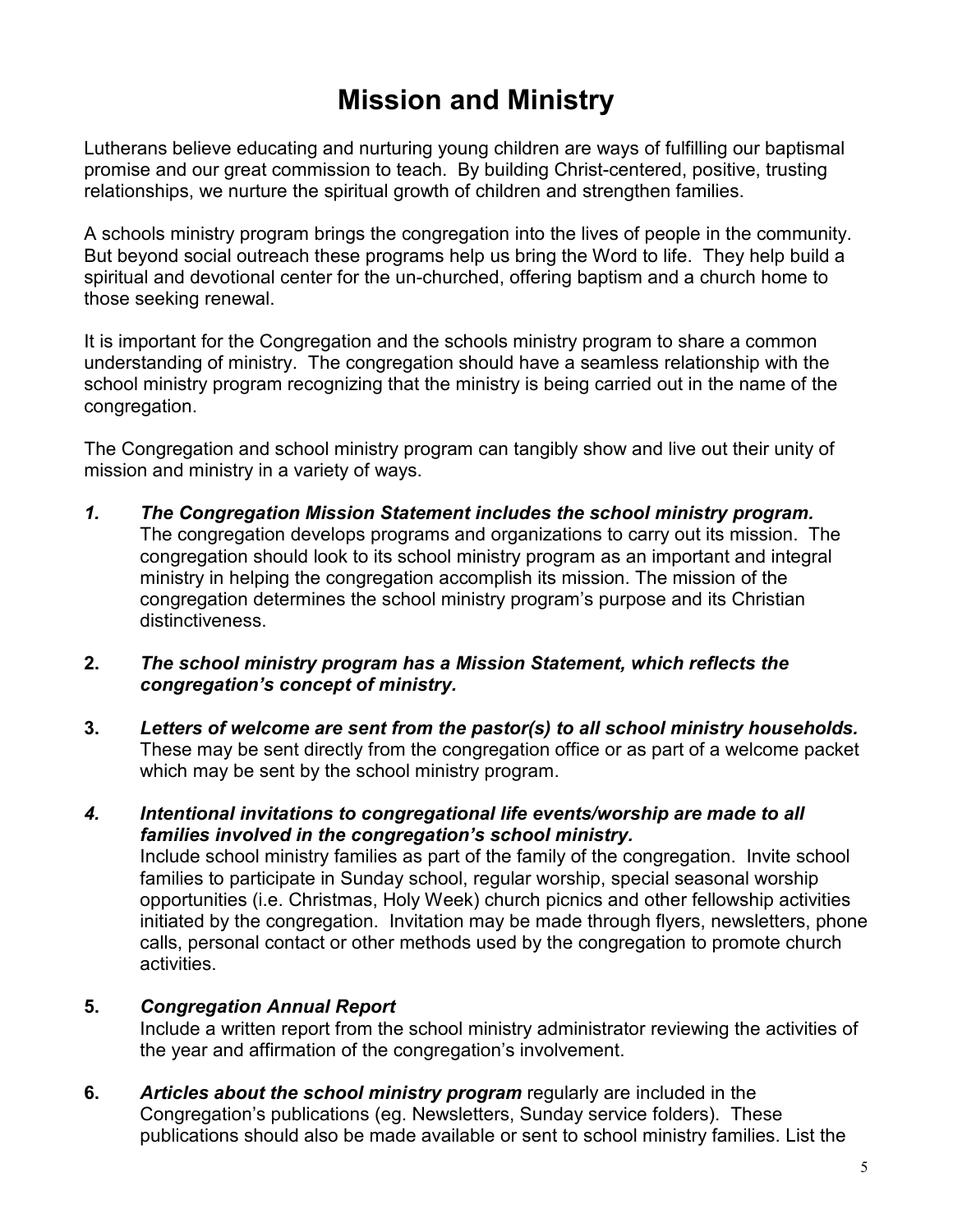school ministry administrator on the Sunday service folder along with other congregational leadership staff.

- **7.** *The congregation and school ministry program use the same letterhead or include each other prominently on their stationary.*
- **8.** *School ministry staff are "called" by vocation to nurture the faith formation in agreement with the "whole child" concept.*
- **9.** *The congregation annually installs new school ministry staff and renews its commitment to returning school ministries staff.*

This can be done at a Sunday morning worship service affirming the work of the staff as ministry on behalf of the congregation. The congregation may also choose to use this as an opportunity to affirm the work of Sunday school teachers as well as all other school teachers (public and private) who are members of the congregation.

**10.** *The congregation's school ministry leadership meets regularly with the pastor and program church staff.*

The old adage "if you aren't up on something - you're down on it" can be very true. Open lines of regular communication among all congregation staff creates strong relationships, encourages team building and affirms unity of mission and purpose. These regular meetings also help to avoid such problems as building use conflicts.

#### **QUESTIONS**

Where are we now?

Where do we want to be?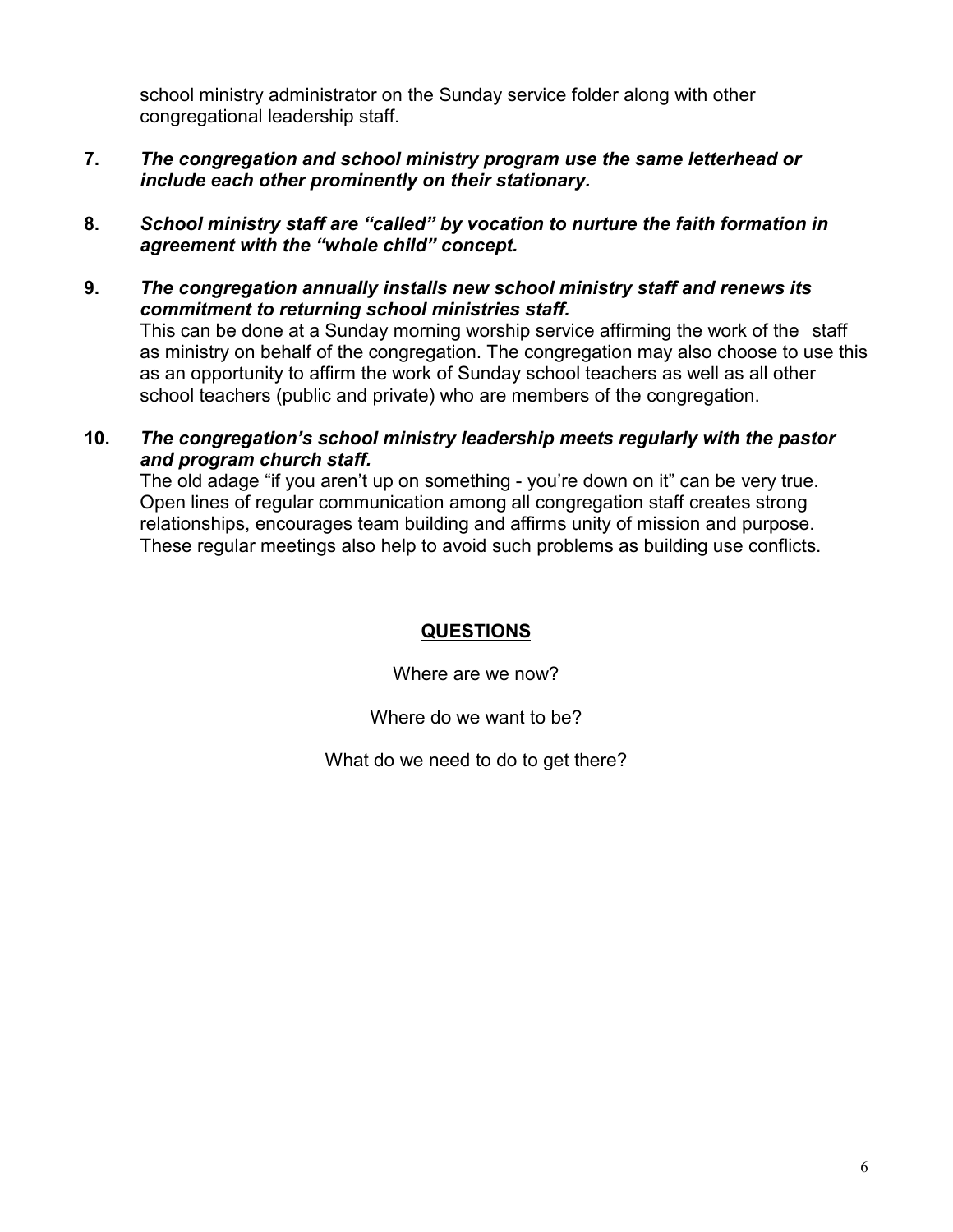# **Spiritual Formation**

I remember meeting Ms. Ferguson in Florida. She begins each day with four year olds engaged in prayer. She invites them to go into their "heart places." Corey tugged on her sleeve - "Ms. Ferguson - I don't know who this Jesus is." Several weeks later in the middle of prayer - Corey blurted out, "Can we get to that heart place thing? Jesus has been waiting way too long for me."

The route to faith is not a superhighway. Spiritual journeys tend to be roundabout trips with more than their share of detours, bumps and even running out of gas. Because each person takes a different route, handing out maps is not an option. It is more a matter of walking along together, pointing out the general direction, answering questions, being there to lean on. Children want to know. A parent once told me about their 3 year old who, when she thought she was out of their hearing, whispered to her new baby sister, "Tell me what God is like. I'm beginning to forget."

How do we touch hearts with the Gospel? When Jesus touched the children, he probably noticed their runny noses and their stained shirts. But, he didn't waste time on any "Clean up first, then I'll give you a hug." Children at a young age want to know "Who are we? Where do we come from? Where are we going?" The child's insatiable hunger for meaning and for love can be filled completely by God who gives meaning and is love. A congregation should have a big ear, reverently inclined toward the child. Who we give children is just as important as what we give them. Children are bombarded with all kinds of positive and negative messages from day one. As a community we need to share grace with children from day one.

The Gospel is shared in structured settings as well as the most unexpected moments. Among the visible marks and accents of a school ministry program intentional about spiritual formation and development include:

- **1.** *Daily prayer*
- **2.** *Daily Bible story time*
- **3.** *Chapel weekly*
- **4.** *Deliberate intentional inclusion of school ministry community in the life of the congregation*.
- **5.** *Pastoral leadership and shepherding of the school ministry community.*
- *6. Modeling a faith formed community.*

#### **QUESTIONS**

Where are we now?

Where do we want to be?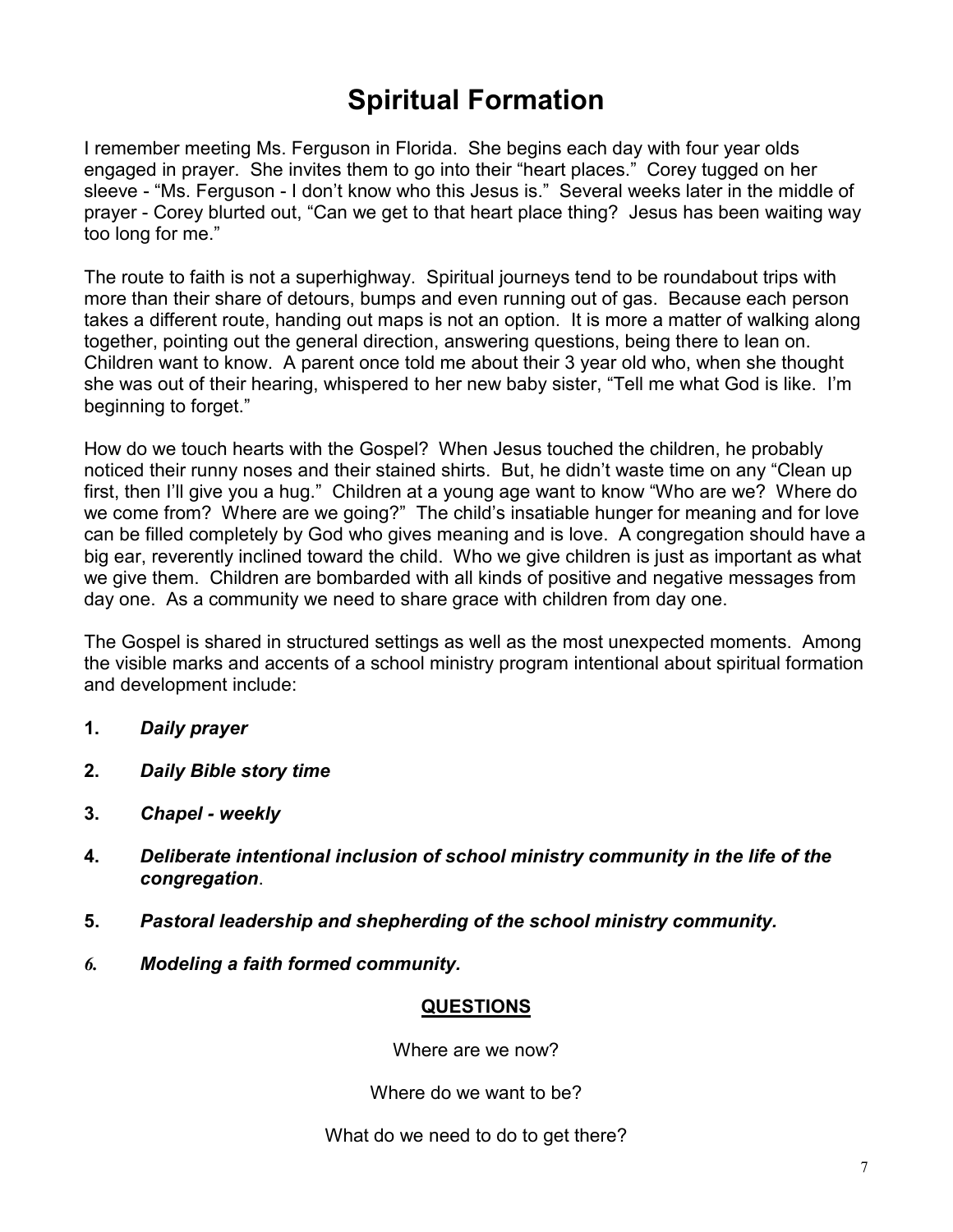### **Governance**

The school ministry program is one of a variety of ministry programs provided by the congregation. But unlike Sunday school, Vacation Bible School and youth programs, there are many other organizational, policy, administrative and financial issues that need to be addressed in a focused and intentional manner by the Congregation.

It is important for the governance relationship to be clearly defined with adequate flexibility to meet changing needs and situations. The congregation is ultimately responsible for the operation of the school ministry program and should organize its governance to fulfill that task.

- **1.** *The corporate status of the school ministry program should be clear.* Most congregational school ministry programs are not separately incorporated from the congregation. It is generally unnecessary to go through the effort and expense to do so. However, in special cases when a congregation chooses to separately incorporate the program it should be a non-profit corporation owned and operated by the congregation.
- **2.** *An established Board or committee with church members has the primary responsibility of the school ministry program.* Congregations have different traditions on organizing committees. Regardless of what

the group is called, it should focus on the school ministry program. It is helpful to include the pastor as an advisory member to this committee. Guidelines for the role and responsibilities of the school ministry board or advisory committee are detailed in the *Early Childhood Board Manual*, available as a download from www.eleanational.org.

**3.** *Member of Board/committee has a voting seat on congregation council.*

Given the ministry, policy and financial discussions and decisions made by the council and school ministry committee it is very important to have at least one person involved as a voting member of both groups. This is most easily accomplished by assigning an elected member of the council to a position on the school ministry committee.

**4.** *An organizational chart of governance includes the school ministry program.*. Where does the school ministry committee fit in? An organizational chart helps to show to whom this group is accountable. It can also show where the school ministry administrator fits into the day to day administrative governance.

#### **5.** *The administrator attends church council meeting.*

The school ministry administrator is a leader in the congregation. The director's attendance and involvement with the council maintains a high level of understanding of the direction and mission of the congregation. It is a good time for the administrator to present a written and verbal report on the activities of the school ministry program as well as respond to questions.

### **QUESTIONS**

Where are we now?

Where do we want to be?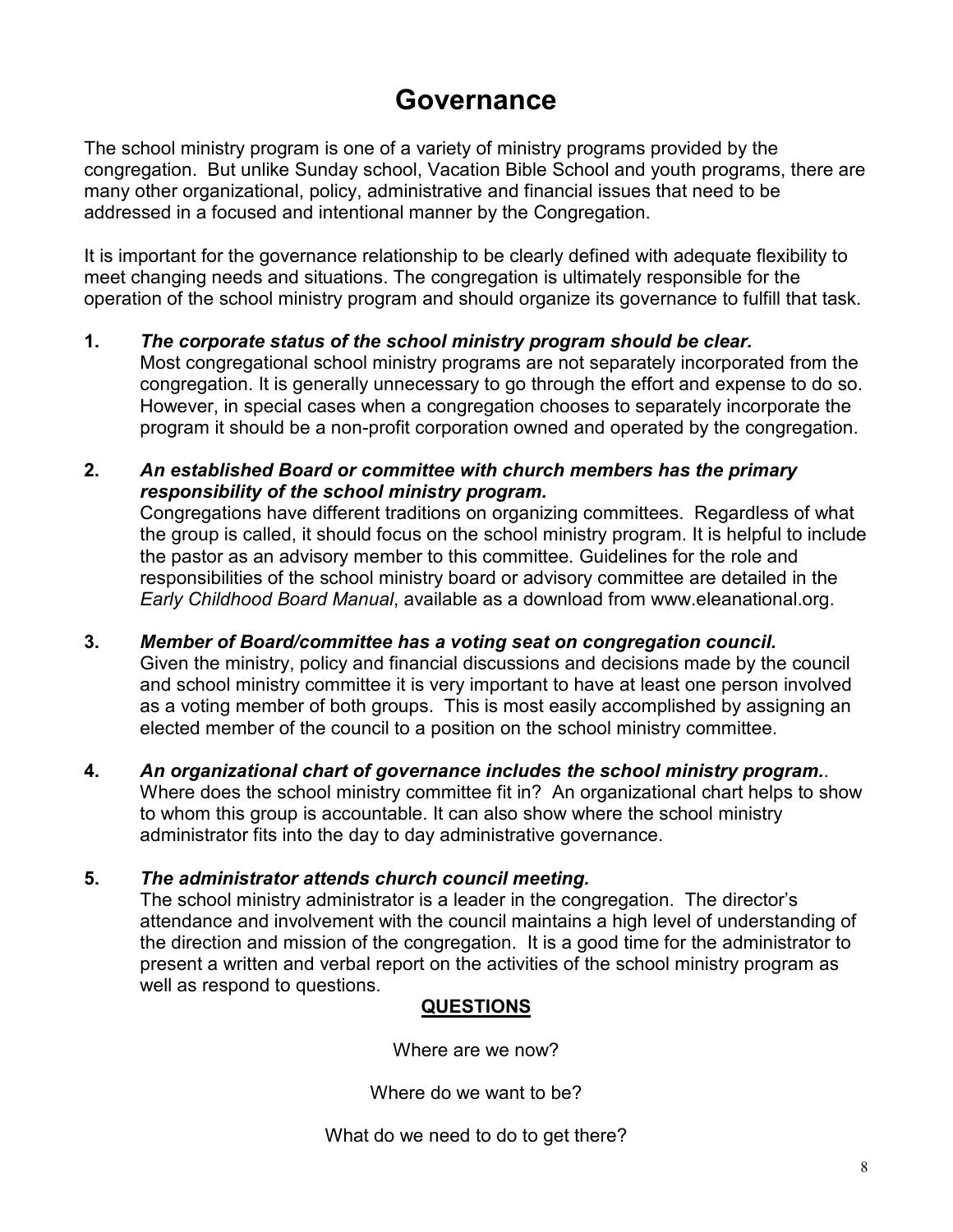# **Administration**

The Congregation and school ministry program are mutually responsible for a quality program. They also share in the responsibility for children's safety and responsible management responsive to the needs of families and the congregation.

**1.** *The leaders of both the school ministry program and the congregation should understand and accept their responsibilities to insure high quality developmentally appropriate programs for children.* 

#### **2.** *Specific appreciation, attention and action is given to the following areas:*

- a. Legal responsibilities (licensing, liability insurance, etc.)
- b. Salary and Benefits The congregation must seek to treat staff with justice and equity in this area. (Compensation Guidelines are available as a download from www.eleanational.org.)
- c. Safe and secure environment. The children who occupy the congregation's building deserve this. Families expect this.

#### **3.** *Mutual responsibility of environment.*

Arrangements for shared equipment, space and supplies need to be clearly written and annually reviewed for their effective support of ministry. The process of discussing these issues often has results in personal understandings, which reach beyond the written agreements. The agreements are particularly helpful when there is a change in leadership of the school ministry program, Sunday school or other groups, which are involved in space and equipment usage. Having the understanding that all programs are an integral part of the congregation's ministry makes this exercise very productive.

#### **ADDITIONAL READING**

Evaluation Instrument for Buildings and Grounds - page 15

#### **QUESTIONS**

Where are we now?

Where do we want to be?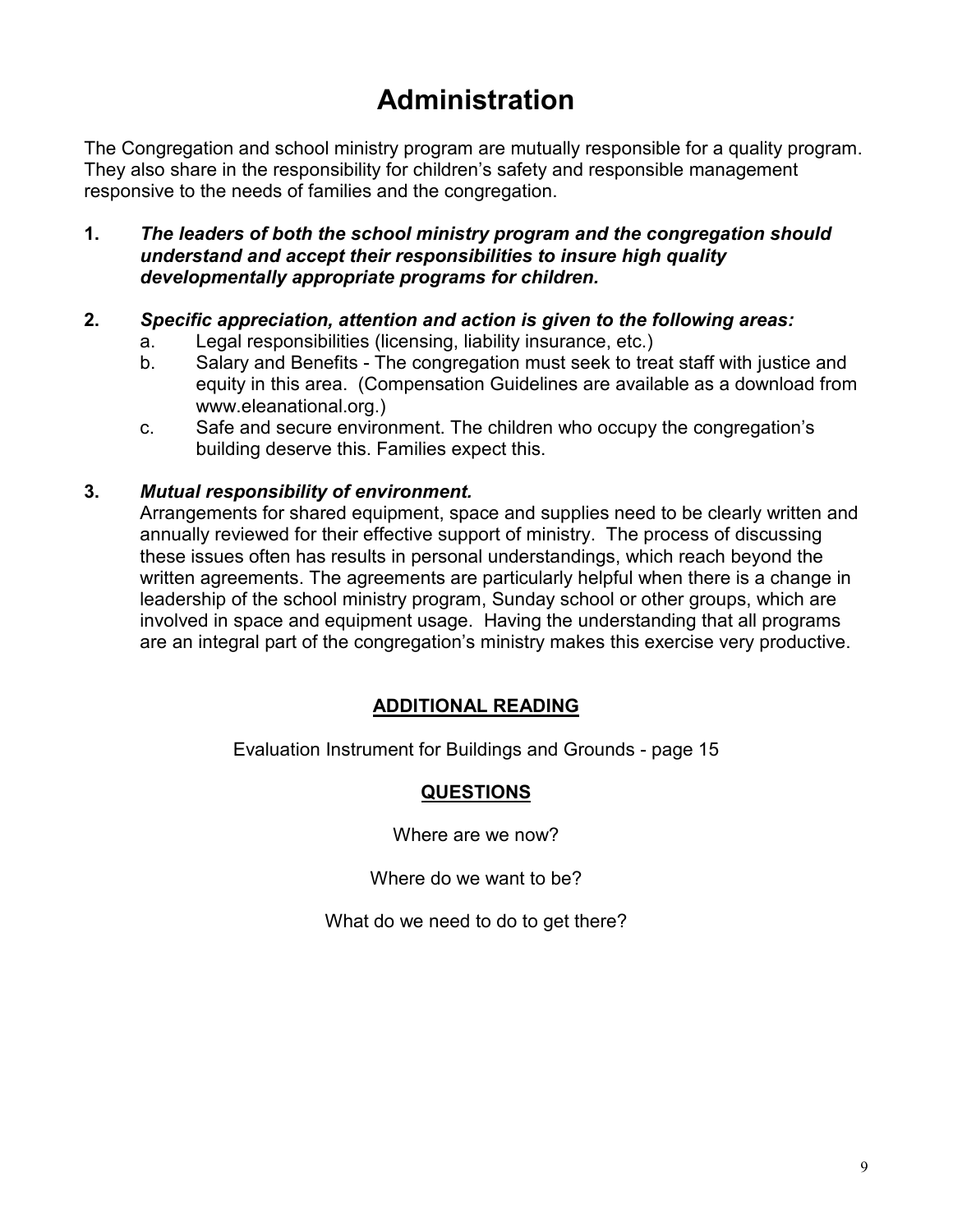### **Finance**

The school ministry program involves significant income and expenses. It should not exist to generate income to supplement the overall congregation budget. The congregation through its stewardship and school ministry program through sound fiscal planning will operate responsibly.

**1.** *The annual budget reflects sound and ethical fiscal responsibility.*

The school ministry administrator and the school ministry committee/board should first draft the annual budget of the school ministry program. The budget is then presented to the council and thereafter to the congregation as part of the congregation's budget.

**2.** *The annual budget will reflect program priorities to clearly reflect the mission statement*.

A budget tells a story of what the school ministry program and congregation feel is important. Maintaining an acceptable teacher/child ratio, for example, has an effect on tuition income, which primarily supports teacher and staff salaries. Teacher and staff salaries and benefits should not be limited unjustly. Budgeting low salaries and no benefits does not reflect how important these persons are to the ministry and mission of the congregation. If a congregation wishes to keep tuition low in order to welcome a broader spectrum of families, it should not subsidize the budget by virtue of low salaries and the absence of benefits. The congregation may choose to provide financial support for families in need of assistance. This can be done through such methods as special funds or a line item in the congregation's budget.

**3.** *There are regular meetings with the school ministry administrator and church financial personnel* to discuss tuition/fees, salary/benefits, congregation finance support and third source funding. The administrator is on the "front lines" of the school ministry program. Keeping open communication with the treasurer, bookkeeper or the congregation finance manager is essential.

#### **ADDITIONAL READING**

Compensation Guide (Available on line at www.eleanational.org - click on "Printable ELCA Resources")

### **QUESTIONS**

Where are we now?

Where do we want to be?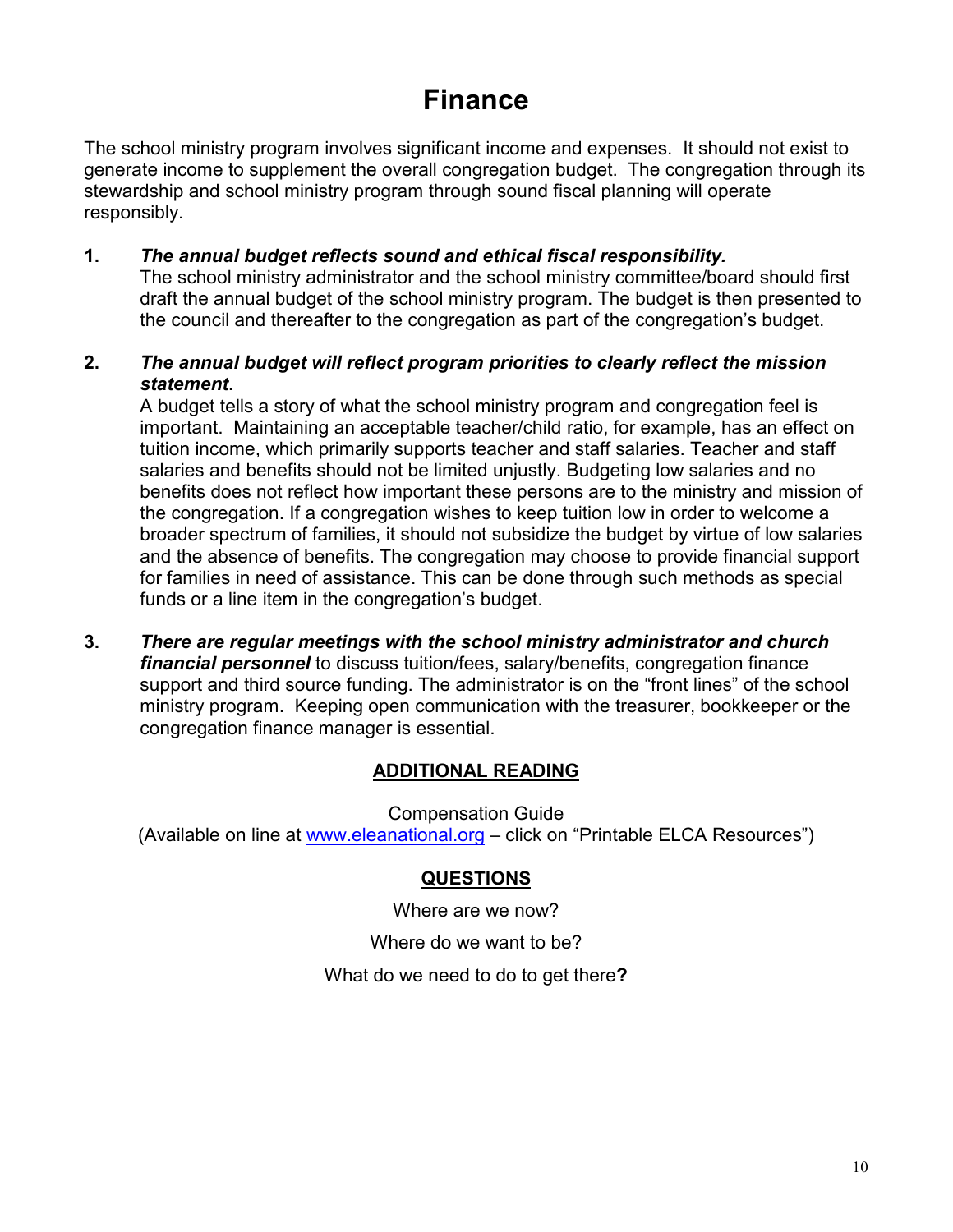# **EVERYONE WINS**

An opening devotion for the Mission and Ministry Team. *"Let the Children come to me . . . "* Matthew 19:14

These words of Jesus have provided many of us a heart-warming story to tell children. Others have expressed the story with brush and paint. There is, however, much more to it. Jesus was actually teaching the disciples, parents and other onlookers. He was providing an example of how we should care for and nurture young children. This continues for us today, but in a different way. Within the church setting, it can be an exciting and fulfilling journey of mission and ministry to young children and their families. How can we accomplish this?

#### **W**elcome them

Provide a place within the building.

Provide materials with which children can interact.

Provide a staff of nurturing adults.

#### **I**ncorporate them

Include the families in congregational programs.

Witness God's love to the children and their families.

Encourage members to provide gifts and time as stewards of the program.

#### **N**urture them

Provide a safe and secure environment.

Show love and respect to all children.

Use appropriate guidance techniques with the children.

Provide multicultural experiences so children learn acceptance of others.

Use developmentally appropriate activities as a basis for learning.

#### **S**end Them

Send them on their way as independent children who have a foundation ready to build upon as they continue their journey becoming who God intends them to be.

| Leader        | As we struggle with Mission and Ministry,                                      |
|---------------|--------------------------------------------------------------------------------|
| <b>ALL</b>    | Empower us Jesus to be more like you.                                          |
| Leader        | As we continue to welcome children by providing for their needs,               |
| <b>ALL</b>    | Empower us Jesus to be more like you.                                          |
| Leader        | As we plan for incorporation of school ministry programs and families,         |
| <b>ALL</b>    | Empower us Jesus to be more like you.                                          |
| Leader        | As we nurture children so they can develop into persons you intend them to be. |
| ALL.          | Empower us Jesus to be more like you.                                          |
| Leader        | As we send children on their way with your love and blessings,                 |
| <b>ALL</b>    | Empower us Jesus to be more like you.                                          |
| <b>LEADER</b> | As we are empowered to carry out this ministry,                                |
| ALL           | <b>Everyone WINS! Thank you Jesus!</b>                                         |

*Written by: Mary Fetter - Director, St. John's Lutheran Child Care Center, Austin, TX*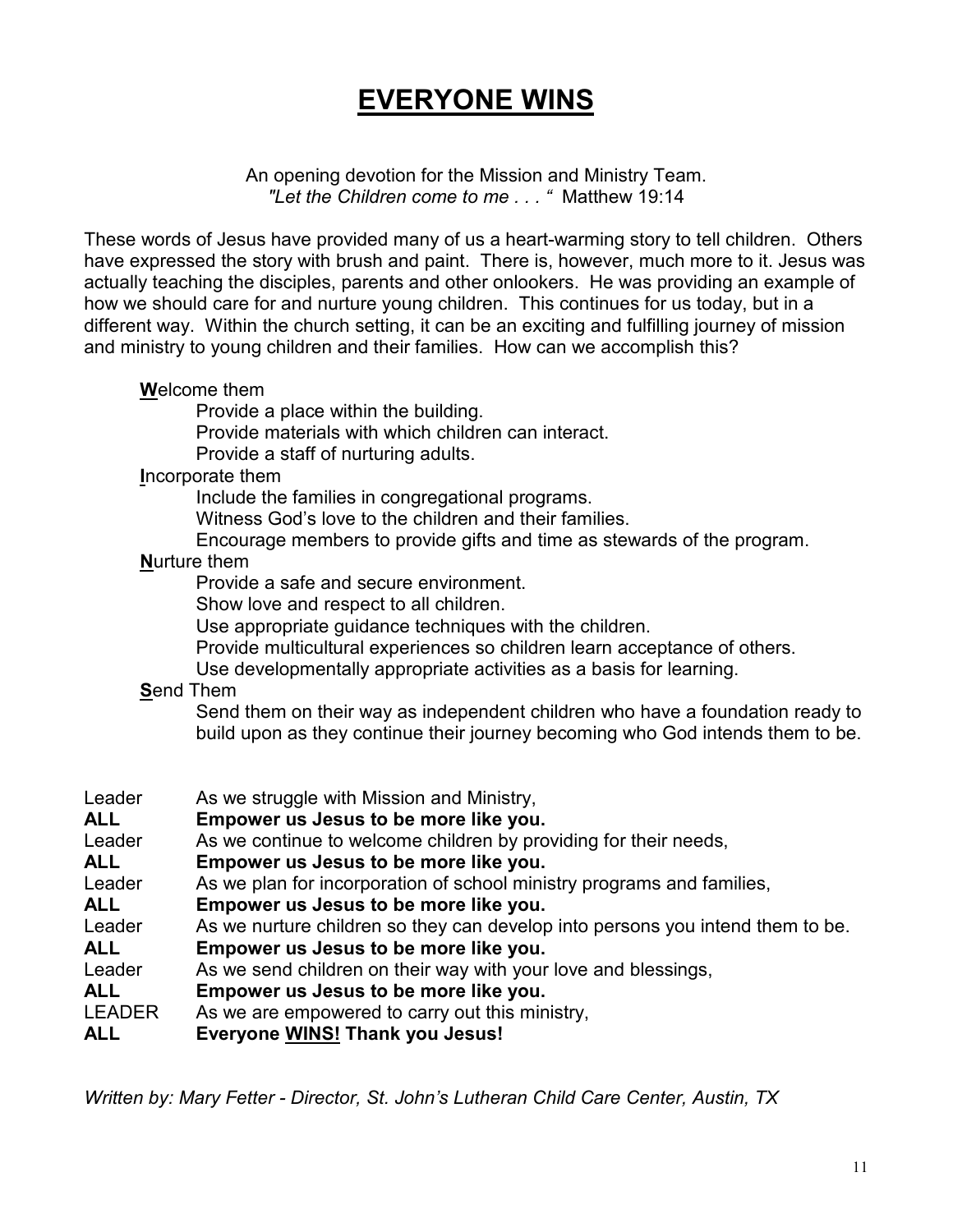### **CELEBRATION UPON COMPLETION OF SELF STUDY OF MINISTRY AND RELATIONSHIPS**

Gathering Song: "He's Got the Whole World in His Hands"

Leader: We gather as children of God.

- **All: We celebrate as God's Family.**
- Leader: We gather to give thanks for the gifts you have given to our school ministry and congregation leaders.

**All: We celebrate one another's gifts.**

- Leader: We rejoice in our ministry together and give thanks for all who work to make our school ministry a special place for children. Today we say thank you for giving us loving friends in this church who care for children, who teach children, who care for children, who learn with children, and who worship with children at Church.
- **All: We celebrate the joy of learning and growing at Church.**
- Leader: We have gathered today to recognize the work that has been done to satisfactorily complete our Self Study of Ministry and Relationships.
- **All: We thank you, God, for your presence in our lives.**
- Leader: Reads the "Citation of Completion" issued by the ELCA.
- **Prayer: Thank you, God, for children in our midst. Thank you, God, for leaders in our church and school. Thank you, God, for your daily presence in our lives. Amen**

Closing Song "Children of the Heavenly Father"

*Written by: Marilyn Stalheim, Director, Westwood Early Childhood Center, St. Louis Park, MN*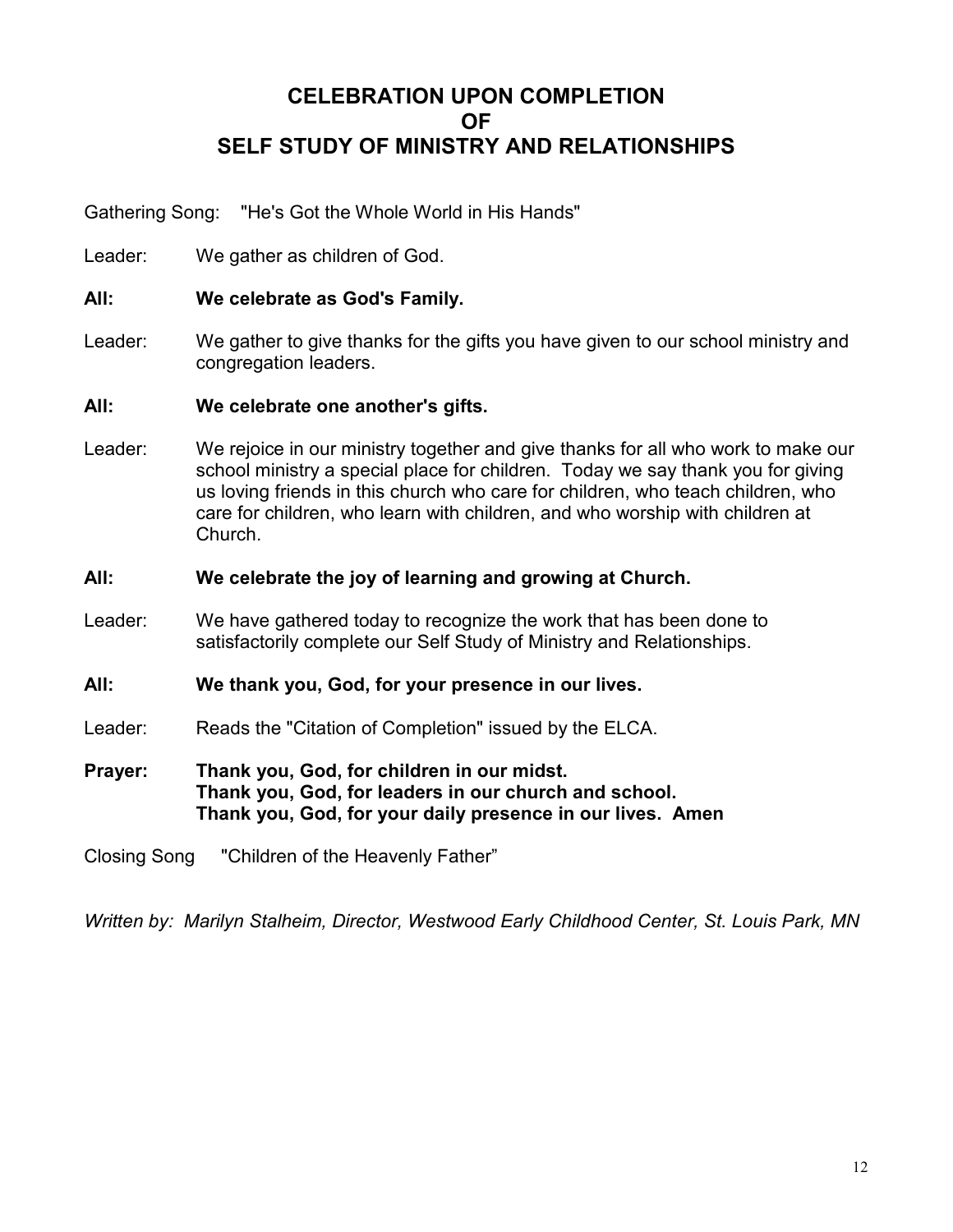### **THREE QUESTIONS**

**TOPIC:**\_\_\_\_\_\_\_\_\_\_\_\_\_\_\_\_\_\_\_\_\_\_\_\_\_\_\_\_\_\_\_\_\_\_\_\_\_\_\_\_\_\_\_\_\_\_\_\_\_\_\_\_\_\_\_\_\_\_

**WHERE ARE WE NOW?** 

**WHERE DO WE WANT TO BE?** 

**WHAT DO WE NEED TO DO TO GET THERE?**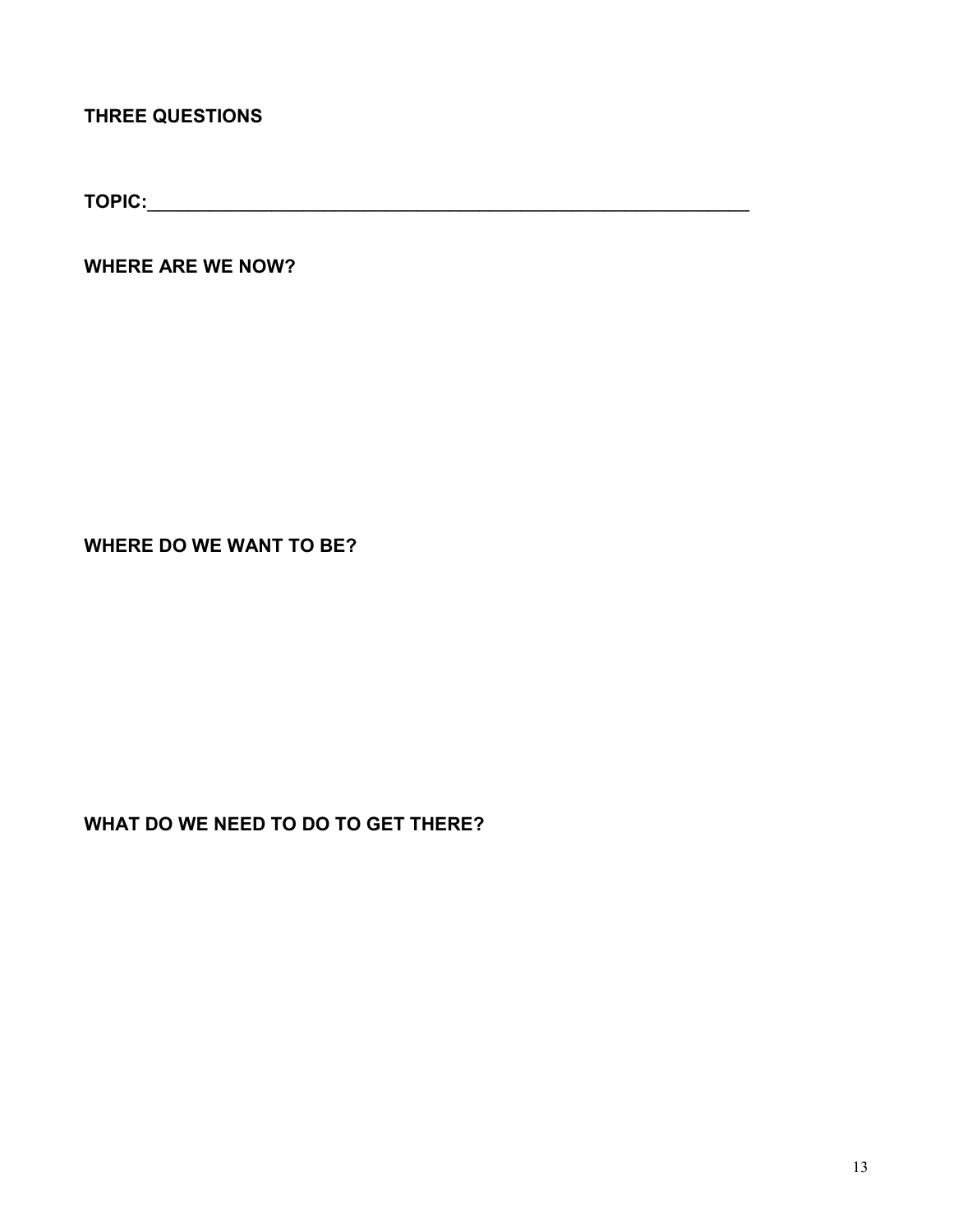# **ACTION PLAN**

| What needs to be done? | Who will do it? | Ending date | What resources are needed? |
|------------------------|-----------------|-------------|----------------------------|
|                        |                 |             |                            |
|                        |                 |             |                            |
|                        |                 |             |                            |
|                        |                 |             |                            |
|                        |                 |             |                            |
|                        |                 |             |                            |
|                        |                 |             |                            |
|                        |                 |             |                            |
|                        |                 |             |                            |
|                        |                 |             |                            |
|                        |                 |             |                            |
|                        |                 |             |                            |
|                        |                 |             |                            |
|                        |                 |             |                            |
|                        |                 |             |                            |
|                        |                 |             |                            |
|                        |                 |             |                            |
|                        |                 |             |                            |
|                        |                 |             |                            |
|                        |                 |             |                            |
|                        |                 |             |                            |
|                        |                 |             |                            |
|                        |                 |             |                            |
|                        |                 |             |                            |
|                        |                 |             |                            |
|                        |                 |             |                            |
|                        |                 |             |                            |
|                        |                 |             |                            |
|                        |                 |             |                            |
|                        |                 |             |                            |

Resources include: volunteers, donated goods, donated services, and financial support

*For more information about starting or strengthening a Lutheran Early Childhood Education Center, Elementary or Secondary School contact: Evangelical Lutheran Education Association 500 N. Estrella Parkway, Suite B2, Box 601 Goodyear, AZ 85338 www.eleanational.org 800-500-7644*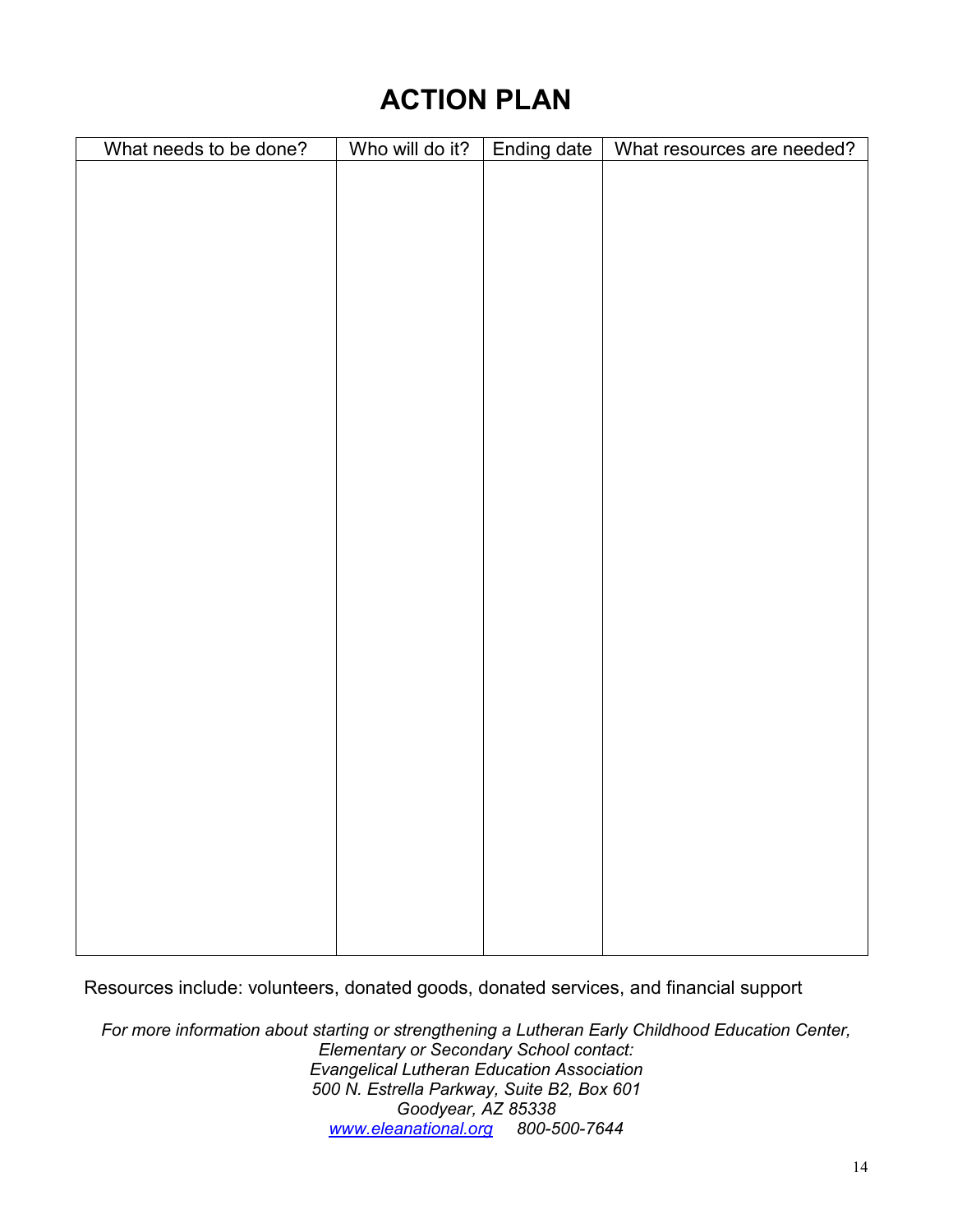# **Evaluation Instrument for Building and Grounds**

| <b>1. OUTDOOR ENTRANCES</b> | 4. OFFICE SPACE                                                                                                                                                                                                                |
|-----------------------------|--------------------------------------------------------------------------------------------------------------------------------------------------------------------------------------------------------------------------------|
| What to look for:           | What to look for:                                                                                                                                                                                                              |
|                             |                                                                                                                                                                                                                                |
| ECE Center Name             |                                                                                                                                                                                                                                |
|                             |                                                                                                                                                                                                                                |
|                             |                                                                                                                                                                                                                                |
|                             |                                                                                                                                                                                                                                |
|                             |                                                                                                                                                                                                                                |
|                             |                                                                                                                                                                                                                                |
| 2. LOBBY OR ENTRANCE        |                                                                                                                                                                                                                                |
| What to Look For:           |                                                                                                                                                                                                                                |
|                             |                                                                                                                                                                                                                                |
|                             | 5. CLASSROOM(S)                                                                                                                                                                                                                |
|                             | What to look for:                                                                                                                                                                                                              |
|                             |                                                                                                                                                                                                                                |
|                             |                                                                                                                                                                                                                                |
|                             |                                                                                                                                                                                                                                |
| Pictures                    |                                                                                                                                                                                                                                |
| Floor Surfaces              |                                                                                                                                                                                                                                |
|                             |                                                                                                                                                                                                                                |
|                             |                                                                                                                                                                                                                                |
| 3. HALLWAYS                 |                                                                                                                                                                                                                                |
| What to look for:           |                                                                                                                                                                                                                                |
|                             |                                                                                                                                                                                                                                |
|                             | Size                                                                                                                                                                                                                           |
| <b>Floor Covering</b>       |                                                                                                                                                                                                                                |
| Cubbies <b>Cubbies</b>      |                                                                                                                                                                                                                                |
|                             | Ventilation Management Control of the Management Control of the Management Control of the Management Control of the Management Control of the Management Control of the Management Control of the Management Control of the Ma |
|                             | <b>6. STORAGE SPACES</b>                                                                                                                                                                                                       |
|                             | What to look for:                                                                                                                                                                                                              |
|                             |                                                                                                                                                                                                                                |
|                             |                                                                                                                                                                                                                                |
|                             |                                                                                                                                                                                                                                |
|                             |                                                                                                                                                                                                                                |
|                             |                                                                                                                                                                                                                                |
|                             |                                                                                                                                                                                                                                |
|                             |                                                                                                                                                                                                                                |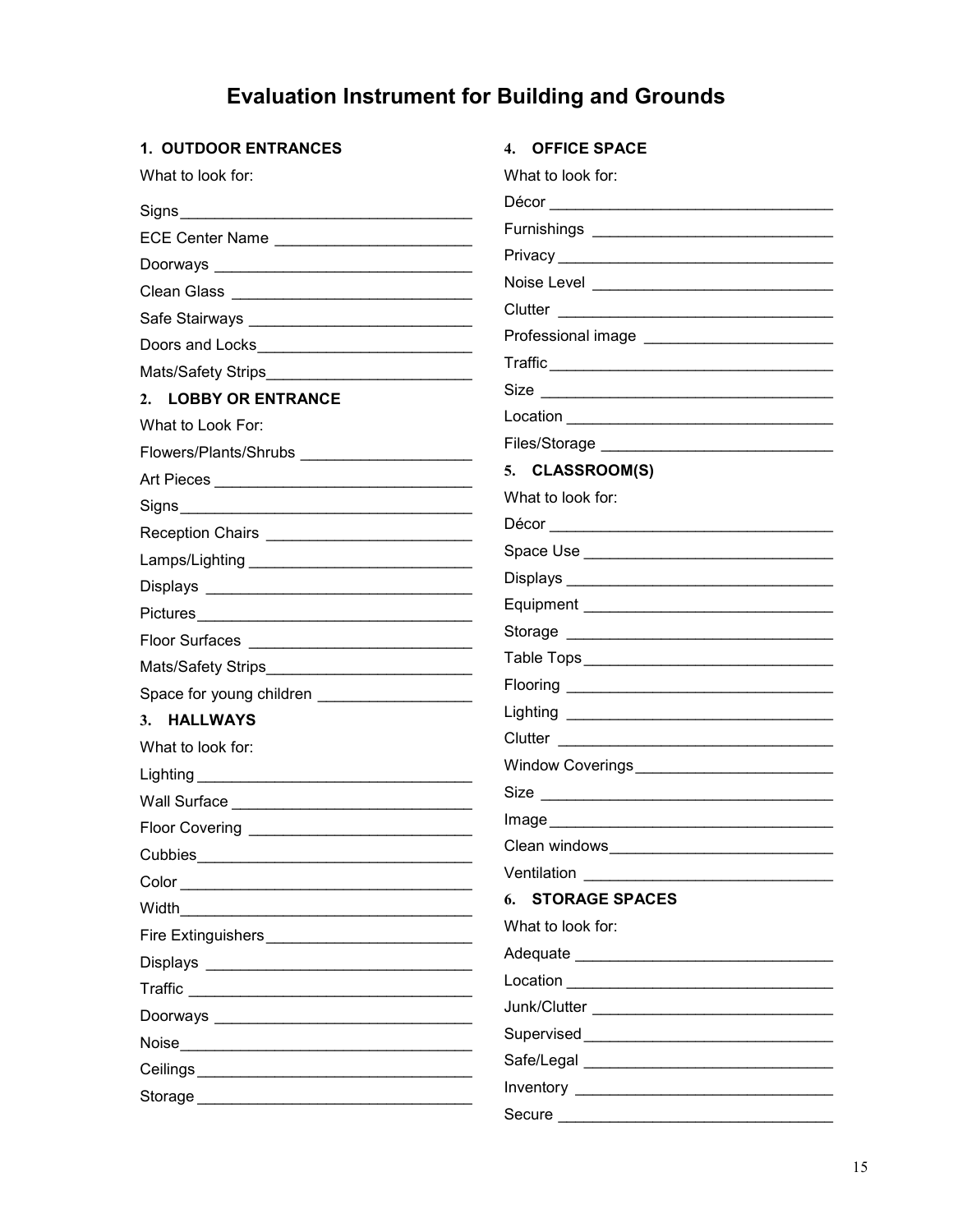| 7. MULTIPURPOSE ROOM (where                             | 9.<br><b>MECHANICAL ROOMS (where</b>            |  |
|---------------------------------------------------------|-------------------------------------------------|--|
| applicable)                                             | applicable)                                     |  |
| What to look for:                                       | What to look for:                               |  |
|                                                         |                                                 |  |
|                                                         |                                                 |  |
|                                                         |                                                 |  |
|                                                         | Emergency Procedures _______________________    |  |
|                                                         |                                                 |  |
|                                                         |                                                 |  |
|                                                         |                                                 |  |
|                                                         | _____ Fire ____ _ ____ Emergency                |  |
|                                                         | Repair Service                                  |  |
|                                                         |                                                 |  |
|                                                         |                                                 |  |
|                                                         |                                                 |  |
|                                                         |                                                 |  |
| Fire Extinguishers <b>Firm Advisor Contains Advisor</b> |                                                 |  |
| 8. REST ROOMS                                           | Fire Extinguishers ____________________________ |  |
| What to look for:                                       |                                                 |  |
|                                                         | 10. SCHOOL GROUNDS                              |  |
|                                                         | What to look for:                               |  |
|                                                         |                                                 |  |
|                                                         | Landscaping and space use __________________    |  |
|                                                         |                                                 |  |
|                                                         |                                                 |  |
|                                                         | Sidewalks, walkways, curb safety __________     |  |
|                                                         | 11. PLAYGROUND                                  |  |
|                                                         | What to look for:                               |  |
|                                                         |                                                 |  |
| Fixtures                                                |                                                 |  |
|                                                         |                                                 |  |
|                                                         |                                                 |  |
|                                                         | All Season Use ______________________________   |  |